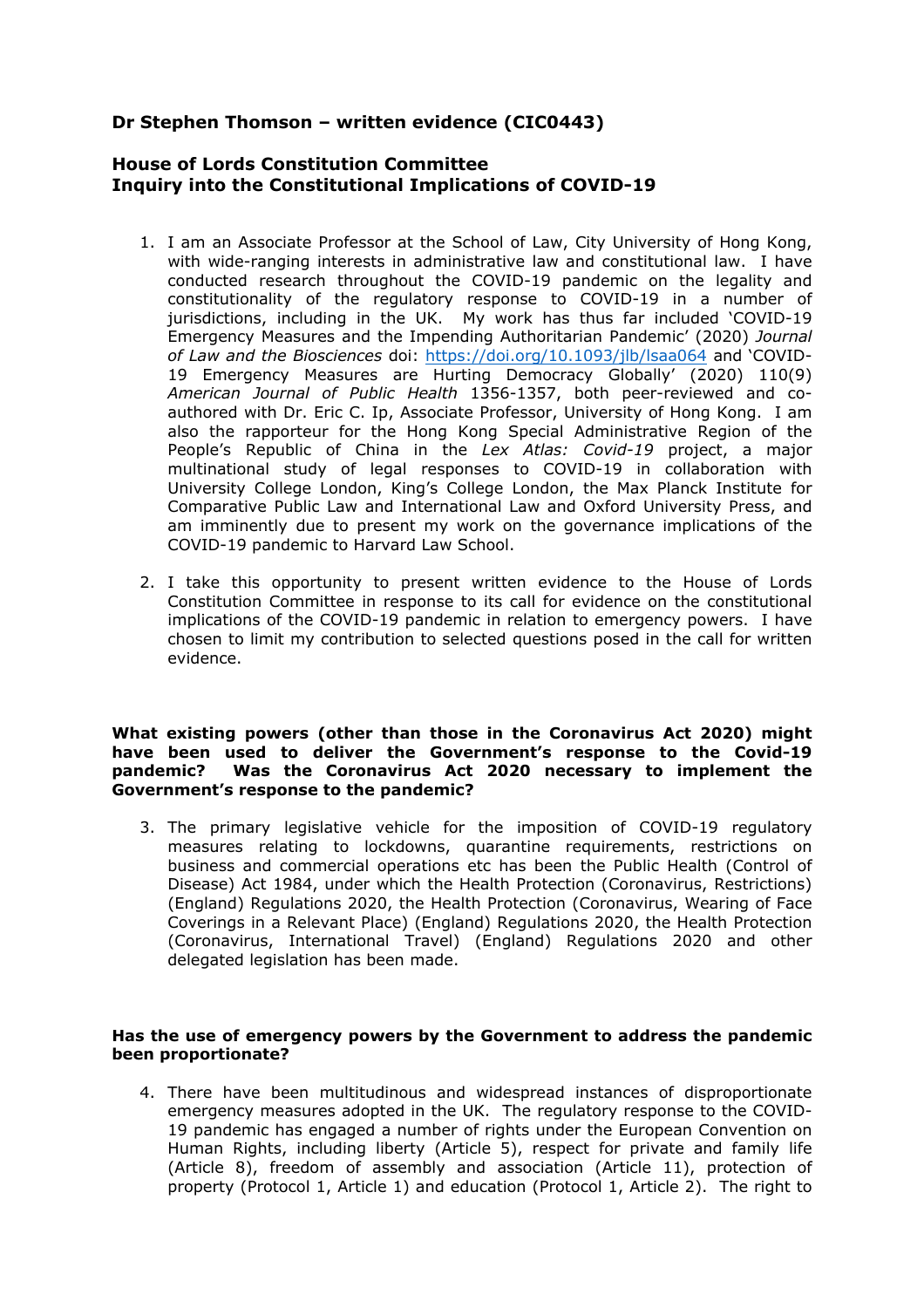freedom of movement (Protocol 4, Article 2) would be engaged if Protocol 4 was ratified, and arguably some aspects of the regulatory response to the COVID-19 pandemic could engage the prohibition on inhuman or degrading treatment (Article 3), as in relation to the treatment of hospital patients, care home residents and their family members. Article 15 of the Convention prohibits derogation from Article 3 rights in a time of war or other public emergency threatening the life of the nation.

- 5. Limitation on or qualification of a Convention right is required to be proportionate, which in law means that (i) the objective of the measure must be sufficiently important to justify the limitation of the right, (ii) the measure must be rationally connected to the objective, (iii) a less intrusive measure could not have been used, and (iv) a fair balance has been struck between the rights of the individual and the interests of the community. Moreover, in the context of a public emergency, it is also instructive to consider the Siracusa Principles on the Limitation and Derogation Provisions in the International Covenant on Civil and Political Rights. Of particular relevance in the context of the regulatory response to the COVID-19 pandemic are the following principles:
	- Public health may be invoked as a ground for limiting certain rights in order to allow a state to take measures dealing with a serious threat to the health of the population or individuals members of the population, but these measures must be specifically aimed at preventing disease or injury or providing care for the sick and injured (Principle 25).
	- The severity, duration and geographic scope of any derogation measure shall be such only as is strictly necessary to deal with the threat to the life of the nation and is proportionate to its nature and extent (Principle 51).
	- The principle of strict necessity shall be applied in an objective manner, and each measure shall be directed to an actual, clear, present or imminent danger, and may not be imposed merely because of an apprehension of potential danger (Principle 54).
	- The national constitution and laws governing states of emergency shall provide for prompt and periodic independent review by the legislature of the necessity for derogation measures (Principle 55).
	- In determining whether derogation measures are strictly required by the exigencies of the situation the judgment of the national authorities cannot be accepted as conclusive (Principle 57).
	- A proclamation of a public emergency shall be made in good faith based upon an objective assessment of the situation in order to determine to what extent, if any, it poses a threat to the life of the nation, and a proclamation of a public emergency, and consequent derogations from Covenant obligations, that are not made in good faith are violations of international law (Principle 62).
- 6. However, a proportionality analysis might not even be conducted at all by the courts when an absolute right is engaged. There are, in short, serious doubts as to whether a whole range of legal measures imposed as part of the regulatory response to the COVID-19 pandemic would meet these stringent tests and standards. Notwithstanding the Secretary of State's consideration that the "restrictions and requirements imposed by [the Health Protection (Coronavirus, Restrictions) (England) Regulations 2020 and other regulations] are proportionate to what they seek to achieve, which is a public health response to" the "serious and imminent threat to public health which is posed by the incidence and spread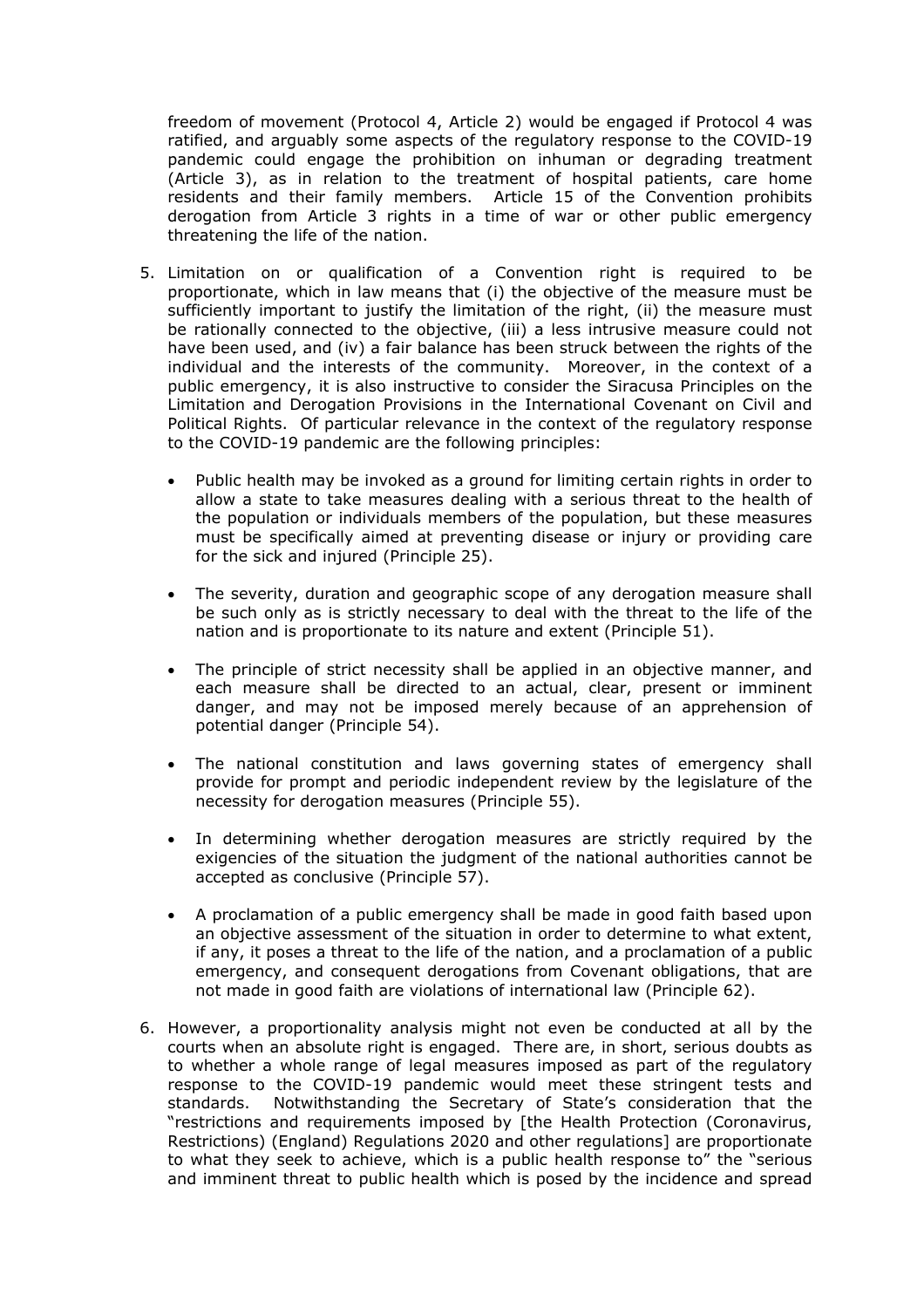of… SARS-CoV-2… in England", I am of the view that many of the measures adopted would fail to meet these legal tests and standards.

7. Disproportionality in the regulatory response to the COVID-19 pandemic is not unique to the UK, but is also found in other states as part of a broader trend towards authoritarian models of governance, as I have argued with Dr. Eric C. Ip in 'COVID-19 Emergency Measures and the Impending Authoritarian Pandemic' (2020) *Journal of Law and the Biosciences* doi: <https://doi.org/10.1093/jlb/lsaa064>.

# **To what extent have the legal requirements imposed on people during lockdown been clear and accessible to members of the public? How should the new measures introduced in response to the pandemic be communicated and explained to authorities (e.g. local government, police, border force, regulators), businesses and members of the public?**

8. Ministers and government spokespersons have often presented legal requirements alongside non-binding advice. While persons must of course requirements alongside non-binding advice. comply with legal requirements, they are free to disregard or decline to follow non-binding advice. The parallel presentation of legal requirements and nonbinding advice, without making clear what is legally required and what is not, is therefore inappropriate particularly from the perspective of the rule of law. I refer the Committee to what I have written about this at page 9 (PDF version) of 'COVID-19 Emergency Measures and the Impending Authoritarian Pandemic' (2020) *Journal of Law and the Biosciences* doi: <https://doi.org/10.1093/jlb/lsaa064>. In future, ministers and government spokespersons should make clear whether instructions are legally binding or merely unenforceable guidance, and use with care labels such as *advice*, *guidance*, *guidelines*, *rules* and *restrictions*, which have been used fluidly throughout the pandemic to include both binding and non-binding requirements.

#### **To what extent has Parliament been able effectively to scrutinise the statutory instruments related to the pandemic measures? What additional steps ought to be taken to ensure effective scrutiny of emergency statutory instruments in future?**

9. Concerns about effective parliamentary scrutiny of statutory instruments relating to pandemic measures have been ventilated elsewhere, but I would add that it is worth considering whether and to what extent the deficit in effective parliamentary scrutiny is consistent with Principle 55 of the Siracusa Principles, which states that "[t]he national constitution and laws governing states of emergency shall provide for prompt and periodic independent review by the legislature of the necessity for derogation measures", noting that this may also apply to de facto derogation.

**What processes are there for securing renewed Parliamentary oversight and control of the legislative agenda once the urgency of a given emergency has diminished? Are the sunset provisions and other safeguards provided for in the Coronavirus Act 2020 and associated regulations sufficient for this purpose?**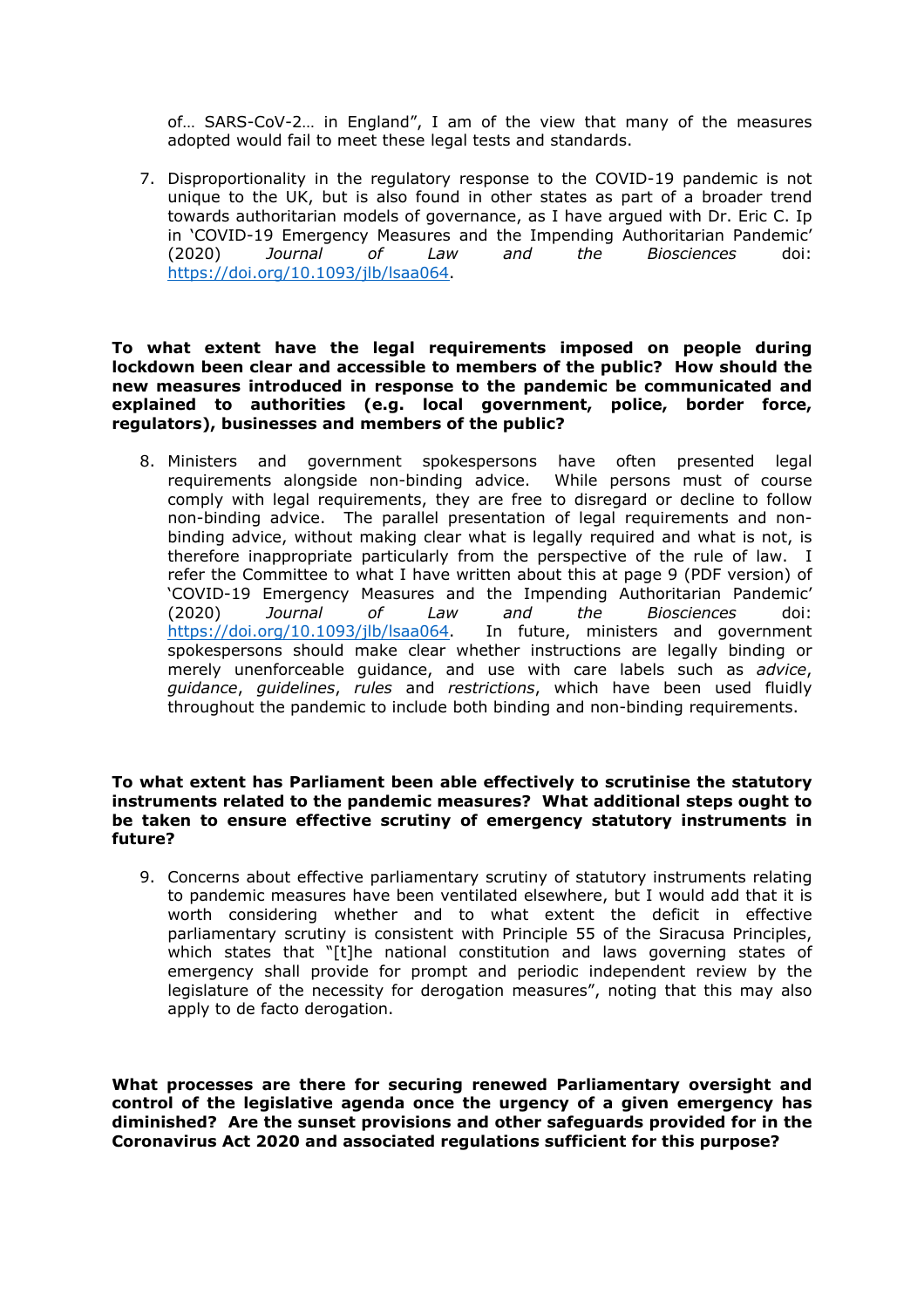- 10. It is important to recognise that the urgency of the public health emergency presented by the COVID-19 pandemic has already diminished. This is not to assert that the risk to public health or challenges to public services, including the National Health Service, are necessarily diminished, but that the urgency of the regulatory response has diminished.
- 11.Around the time of the onset of the pandemic in the UK, comparatively little was known from a scientific or epidemiological perspective about SARS-CoV-2 and COVID-19, including the extent to which they might be harmful or likely to cause serious illness or death. As it has become apparent that COVID-19 is only likely to be particularly harmful or fatal to persons in specific categories, such as elderly persons or persons with underlying health conditions, regulatory measures should have become much more targeted to the protection of those groups. Whereas measures aimed at the general population may have been justifiable in the earliest stages of the pandemic, they have become decreasingly justifiable as the pandemic has progressed, during which time the epidemiological understanding of COVID-19 has developed, as has an indication of the severity of the deleterious effects of regulatory measures on other aspects of health and economic and social life.
- 12. This poses a specific legal problem as it gradually renders broad-brush regulatory measures aimed at the general population less justifiable under the proportionality principle, which is an established aspect of human rights law in the UK. It has also made the UK's regulatory response to the COVID-19 pandemic increasingly difficult to reconcile with the Siracusa Principles on the Limitation and Derogation Provisions in the International Covenant on Civil and Political Rights.
- 13.Sunset provisions offer some safeguard but not necessarily a sufficient safeguard. Consideration should be given to greater use of the affirmative procedure, and even the draft affirmative procedure, after the earliest and most urgent stages of the public health emergency have passed, including the introduction of a legal requirement that the affirmative procedure be used after a specific phase or period of time has passed since the onset of the emergency. In this regard it may be noted that, according to the Hansard Society, of the 295 coronavirusrelated statutory instruments laid before Parliament to date, 206 were subject to the made negative procedure, 75 were subject to the made affirmative procedure, 13 were subject to the draft affirmative procedure, and one was "laid only" whereby no further procedure was necessary or possible (see [https://www.hansardsociety.org.uk/publications/data/coronavirus-statutory](https://www.hansardsociety.org.uk/publications/data/coronavirus-statutory-instruments-dashboard)[instruments-dashboard\)](https://www.hansardsociety.org.uk/publications/data/coronavirus-statutory-instruments-dashboard).

# **Is there a case for reworking or consolidating emergency powers legislation? Should safeguards and scrutiny processes be standardised and, if so, how should they be designed to operate during a crisis?**

14. Great care must be taken in the event that emergency powers legislation is reworked or consolidated. Any reworking or consolidation must ensure that the legal basis for exercising emergency powers is curtailed or more properly controlled, and not expanded. While the enactment of emergency regulations in the earliest stages of a public emergency, including a public health emergency, using the negative procedure might be justifiable and indeed appropriate, the use of this procedure in general becomes less justifiable and appropriate as the emergency develops and its urgency subsides. Consideration should be given to greater use (including mandatory use) of the affirmative procedure after the